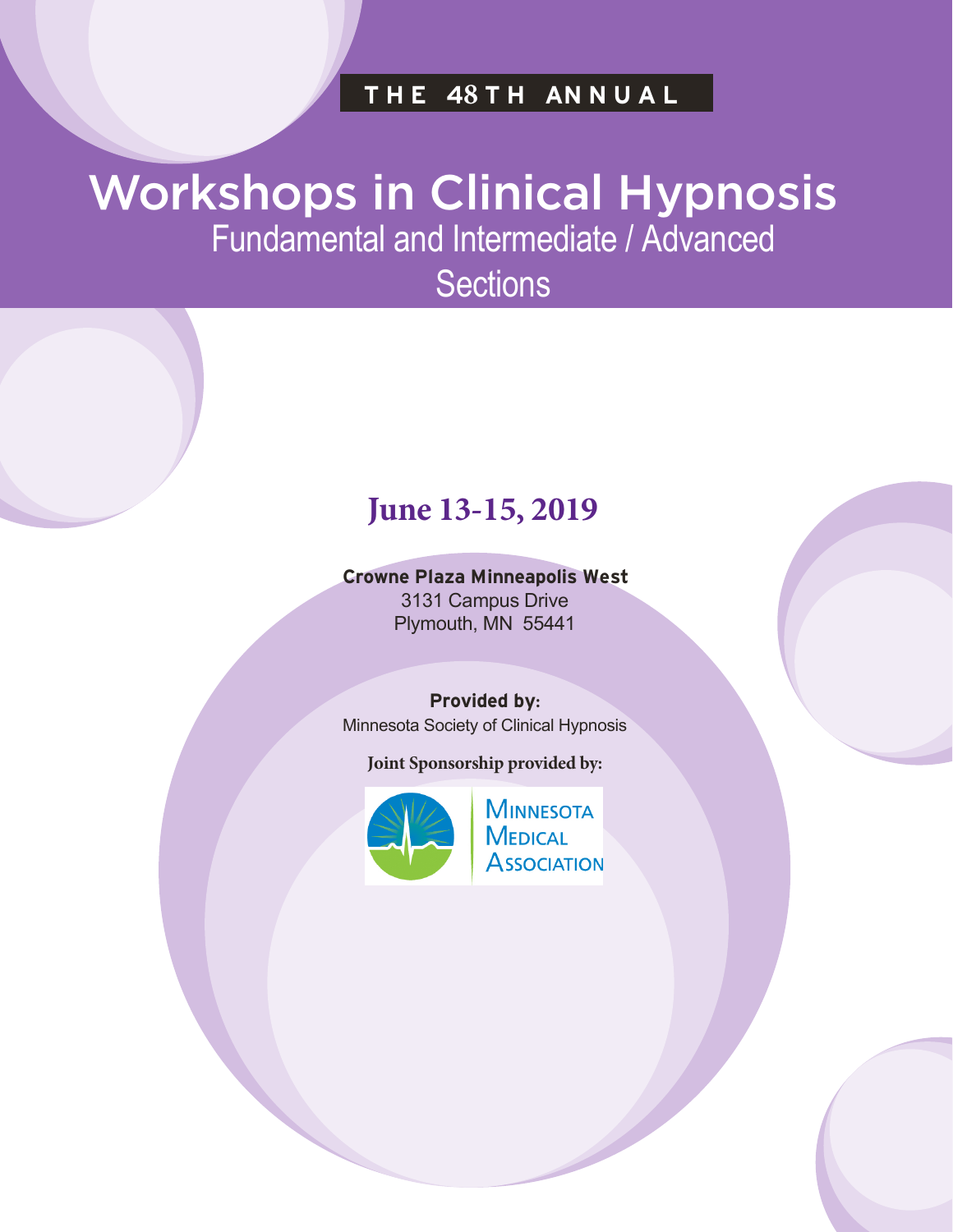

"Very supportive network of multidisciplinary group of professionals. Practical skills and techniques for utilizing in my profession." (MA/MS)

# **Fundamental Section Description**

This workshop offers responsive instruction in the theory and applications of hypnosis in a clinical setting. There is a mix of lectures, demonstrations, exercises and small group practice with supervision and feedback. Instructors systematically teach to the learning styles and needs of participants. Course content is organized in a spiral curriculum (conforming to the standards of training of the American Society of Clinical Hypnosis) with topics presented several times. Succeeding iterations of a technique, such as hypnotic induction (initiation), are more complex, increasing participants' knowledge and skills. After the skill basics, application topics include therapeutic communication, treatment planning, self-hypnosis, and hypnosis with children. Participants will choose sessions on the practice of hypnosis in their own medical, mental health, or professional specialization. It is estimated to be 20-24 hours of instruction and to be approved in advance by the American Society of Hypnosis (ASCH) as meeting criteria for Certification in Hypnosis by ASCH.

# **Intermediate / Advanced Section Description**

In this two-day workshop, participants will learn about the conceptual basis and theoretical foundations of mindful hypnotherapy and hypnotically oriented interventions in psychotherapy. The presenter will provide demonstrations and a mixture of didactic and clinical material. The underpinnings of Buddhist concepts will lay our groundwork, and we will then explore hypnotic inductions, mindfulness, present moment awareness, and mindful hypnotherapy. Non-judgmental acceptance and compassion will be interwoven with stress management techniques, and this will weave into demonstrating individual mindful hypnosis for stress management. Together, we will also explore considerations of hypnotic ability in true clinical practices, and a multimodal approach to pain management. Individualization of hypnotic suggestion will be stressed and demonstrated, along with case conceptualization for modern practice in health care. We will also discuss the facilitation of insight and expand upon formulating hypnotic suggestions and metaphors.

# ELIGIBILITY AND TARGET AUDIENCE

This conference is ideal for persons holding a Doctoral Degree in Medicine, Dentistry, or Psychology; persons holding a Master's Degree in Social Work, Marriage and Family Counseling, or Clinical or Counseling Psychology who are licensed by the state/province in which they practice; a Registered Nurse with advanced subspecialty training and certification or a Master's Degree; or a student actively enrolled in a graduate program leading to a degree in any of the foregoing. Master's level, licensed health professionals (e.g., Occupational and Physical Therapists, Speech and Language Pathologists, et. al.) are also welcome and encouraged to attend.

# **Advanced Workshop Requires Additional Eligibility:**

This conference is ideal for health professionals who have had previous formal training in hypnosis. Participants should have previous experience in performing hypnotic inductions and facilitating hypnotic phenomena.

# **ACCREDITATION**

This activity is planned and implemented by the Minnesota Society of Clinical Hypnosis. In support of improving patient care, Minnesota Society of Clinical Hypnosis is jointly accredited by the Minnesota Medical Association **MINNESOTA** 



# **MEDICAL ASSOCIATION**

#### **Minnesota Medical Association (MMA)**

This activity has been planned and implemented in accordance with the accreditation requirements and policies of the Accreditation Council for Continuing Medical Education (ACCME) through the joint providership of the Minnesota Medical Association and the Minnesota Society of Clinical Hypnosis. The Minnesota Medical Association (MMA) is accredited by the ACCME to provide continuing medical education for physicians.

The Minnesota Medical Association designates this live activity for Fundamentals Workshop for a maximum of 20.25 AMA PRA Category 1 *Credit(s)*™ and **Intermediate/AdvancedWorkshop** for a maximum of 16.0 AMA PRA Category 1 Credit(s)<sup>™</sup> Physicians should claim only the credit commensurate with the extent of their participation in the activity.

## Minnesota Board of Social Work (BSOW)

This activity has been approved by the State of Minnesota Board of Social Work for 20.25 continuing education hours for the Workshops in Clinical Hypnosis - Fundamentals Workshop and 17.0 continuing education hours for the Advanced Workshop.

## Minnesota Board of Psychology

This activity has been approved by the State of Minnesota Board of Psychology for 20.0 continuing education hours for the Workshops in Clinical Hypnosis - Fundamentals Workshop and 16.5 continuing education hours for the Advanced Workshop.

#### Minnesota Board of Marriage and Family Therapy

This activity has been approved by the State of Minnesota Board of Marriage and Family Therapy for 20.0 continuing education hours for the Workshops in Clinical Hypnosis.

> Good mix of didactic and experiential approaches with plenty of time for Q and A.

> > (MD)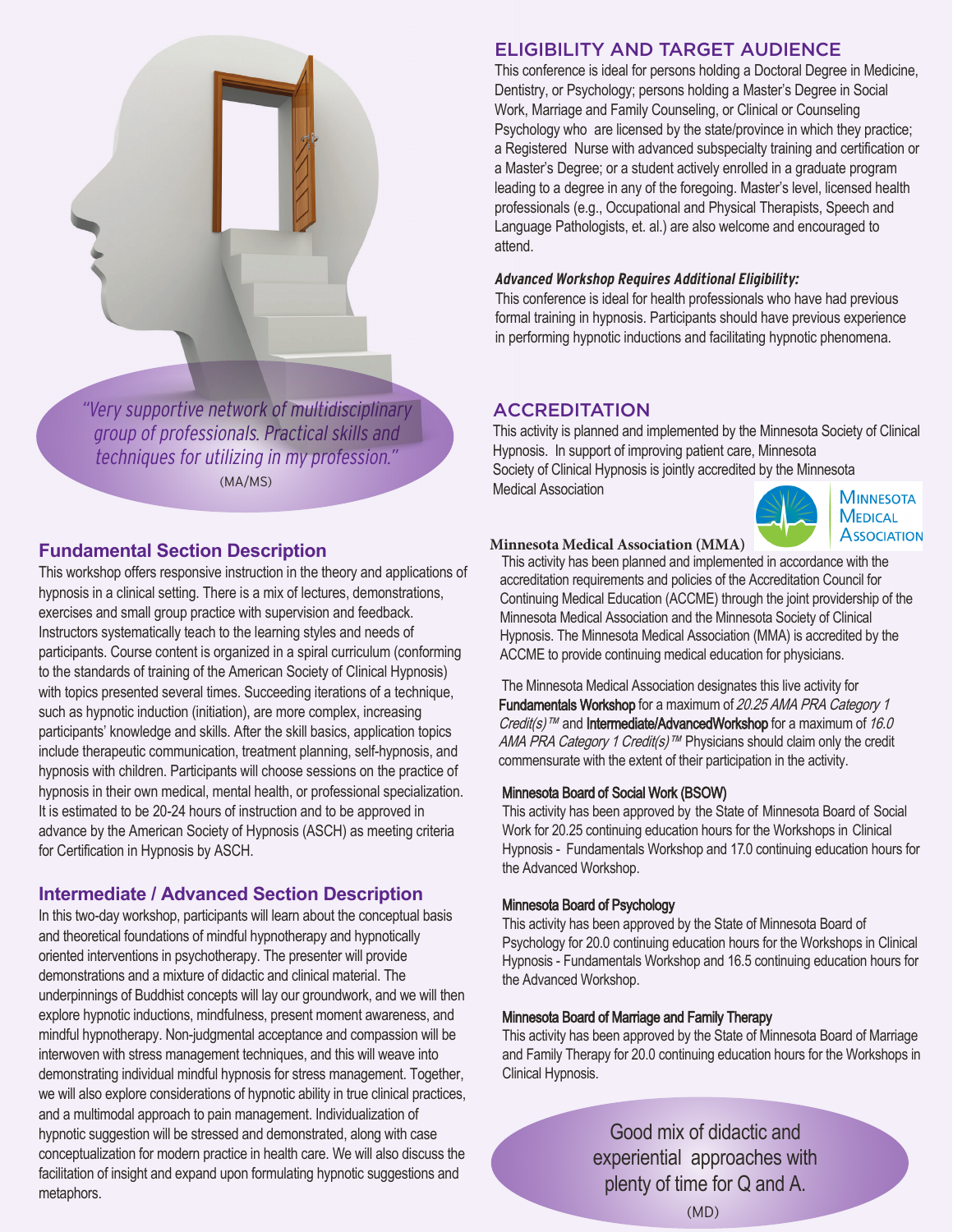#### WORKSHOP LOCATION & OVERNIGHT ACCOMMODATIONS **Crowne Plaza Minneapolis West**

3131 Campus Drive Plymouth, MN 55441 www.CPplymouth.com 763-559-6600 800-227-6963

A block of sleeping rooms is available at the discounted rate of \$125.00 per night plus the current state and local taxes. Please make your reservations directly with the hotel by the cut-off date of **May 24, 2019**, and request the U o#= – Clinical Hypnosis block to receive the discounted rate. Reservations will be accepted based on space and rate availability. Please use the following reservation link:

#### https://book.passkey.com/e/49826806

Parking is complimentary and adjacent to the facility. Valet parking is available for \$5.00 per day.

## COURSE MATERIALS

Registered attendees will be emailed access instructions to view the presentations and the course materials online prior to the Workshop; and download or print for their use at the conference. Please note: NO services for printing syllabi are available on-site during the conference. A printed syllabus will **NOT** be distributed at the Workshop. Presentations and other workshop materials will remain available on a designated website for several weeks following the Workshop.

#### REGISTRATION

Register by **March 22** to receive the Kick-off Rate, or by **May 3** to receive an Early Registration Discount! **DUE TO MEETING SPACE LIMITATIONS, REGISTRATIONS WILL BE LIMITED.** Registration fees include continental breakfast, morning/afternoon breaks, and course materials. Dietary restrictions should be indicated in advance; requests cannot always be honored on-site.

# TO REGISTER

#### **Online**

To register online with Visa, MasterCard, or American Express for the **Fundamentals Section**:

https://iplanit.swoogo.com/MSCH19/register?reg\_type\_id=45411

and to register for the Intermediate/Advanced Section:

#### https://iplanit.swoogo.com/MSCH19/register?reg\_type\_id=45412

In order to protect your credit card information, the Minnesota Society of Hypnosis (MSCH) does not accept credit card payments by phone, fax, mail, in person, or on-site.

## **WEBSITE**

**For more information about the Minnesota Society of Clinical Hypnosis, go to:**

**www.msch.us**

I can't imagine a better place to get training in hypnosis, especially for early learners. The time spent with the small groups helps people feel safe and to practice in a setting where they can feel like they are really turning themselves into very capable clinicians, in whatever field they might work. This is the best place to get training, hands down!

(PsyD)

"What a dynamic and powerful training experience. If the information is only used by the participant for their own purposes it would be well worth it. There is a rich trove of expertise and wisdom offered in this exciting and productive workshop. I feel confident that I can enact my learnings at once."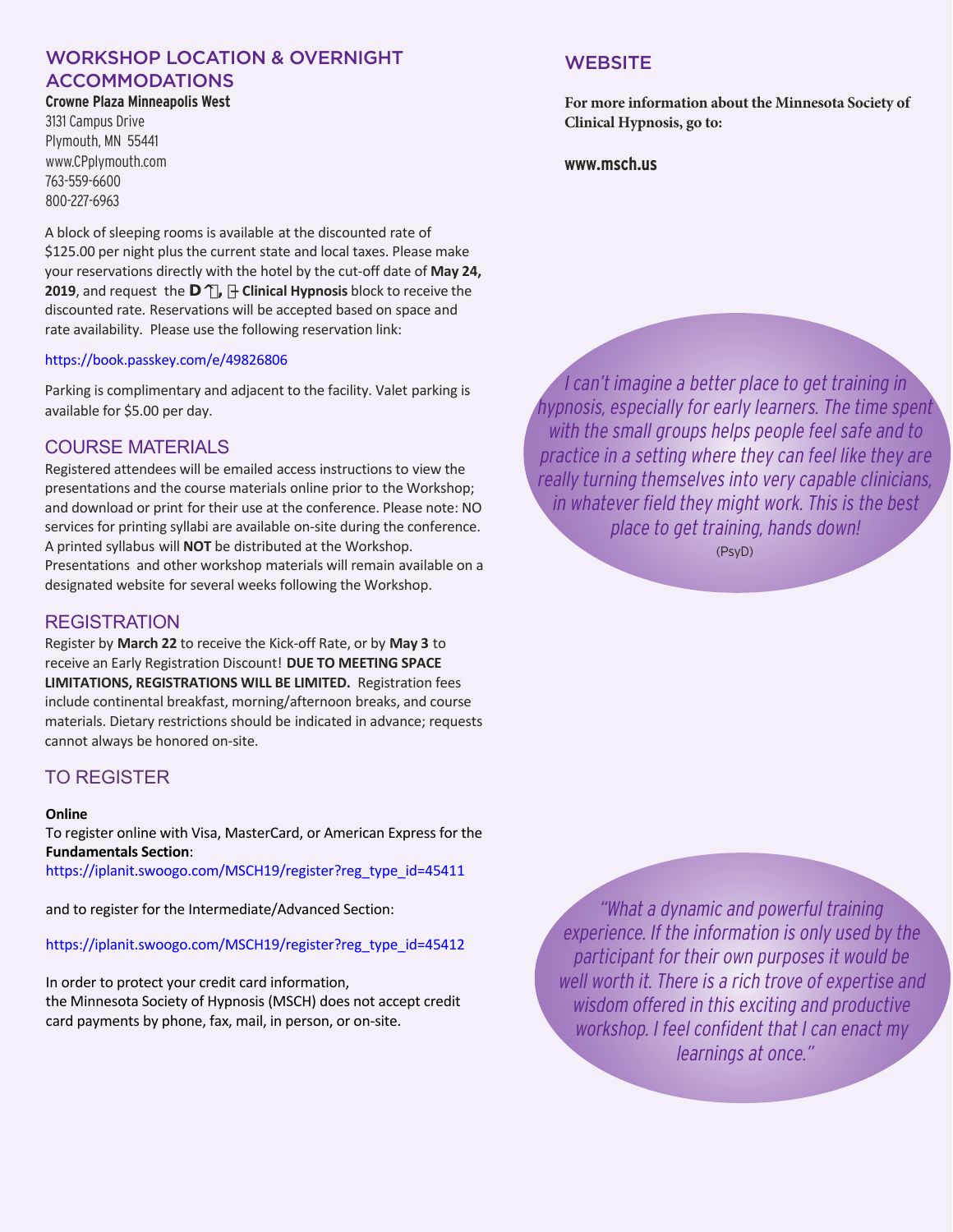# **Fundamental Workshop**

#### **Educational Objectives**

Upon completion of this educational activity, learners should be better able to:

- List the stages of Hypnosis
- Describe hypnosis as a process of therapeutic communication
- Describe three induction methods
- Demonstrate three appropriate induction techniques
- Describe methods for deepening (intensification) of and re-alerting from hypnosis
- Outline applications for guided imagery
- Describe the use of hypnosis for pain control and stress reduction
- List applications and methods of hypnosis for children
- Outline a strategy for getting started using hypnosis in clinical practice

## Preliminary Agenda

Curriculum and faculty are subject to change.

# **Thursday, June 13, 2019**

#### 5:30 p.m. Registration/Check-In

| 6:25 |                                                              |  |
|------|--------------------------------------------------------------|--|
| 6:35 | Introduction to Clinical Hypnosis and                        |  |
|      |                                                              |  |
| 7:05 | Hypnotic Phenomena; Stanford ScalesJack Rusinoff             |  |
| 8:05 | <b>Refreshment Break - with Faculty</b>                      |  |
| 8:20 | Definitions, History, Theories of HypnosisDavid Wark         |  |
| 8:50 | Myths, Misconceptions, and MemoryCheryl Bemel                |  |
| 9:20 | Meditation and Hypnosis: How are They Different?Cheryl Bemel |  |
| 930  | <b>Adjourn</b>                                               |  |
|      | Felder: 1 44 0040                                            |  |

## **Friday, June 14, 2019**

11:15 Lunch Break

#### 7:00 a.m. Continental Breakfast/Registration/Check-In

| 8:00  | Hypnotic Structures and Stages IGreg Heberlein, Suzanne Candell |
|-------|-----------------------------------------------------------------|
| 8:50  | Hypnotic Structures and Stages IIHeather Klein & Cheryl Bemel   |
| 9:45  | <b>Refreshment Break - Discussion with Faculty</b>              |
| 10:00 | Ethical Considerations: How to Introduce Hypnosis and Address   |
|       | Questions and ConcernsSuzanne Candell & Randi Born              |
| 10:45 | Demonstration: Rhythmic/Diaphragmatic BreathingMary Grove       |
|       |                                                                 |

# 12:15 Instructions for Small Group Practice.......................Roni J. Ahern 12:30 Small Group Practice: Rhythmic/Diaphragmatic Induction................................................................................Faculty 2:15 Deepening Hypnosis and Re-Alerting....................Mark Weisberg 3:00 Naturalistic Techniques for Deepening Hypnosis....Cheryl Bemel 3:30 Demonstration: Breathing Induction and "Safe Place" Deepening.................................................................Jennifer Stoos 4:00 Refreshment Break - Discussion with Faculty 4:15 Small Group Practice: Breathing Induction and "Safe Place" Deepening.......................................................Faculty 6:00 Self-Hypnosis...............................................................Delle Jacobs

#### 6:30 pm Adjourn

## **Saturday, June 15, 2019**

| $7:00 \text{ am}$ | <b>Continental Breakfast</b>                          |
|-------------------|-------------------------------------------------------|
| 7:30              | <b>MSCH Open Board Meeting</b>                        |
| 7:55              |                                                       |
| 8:00              | Formulating Suggestions and Post                      |
|                   |                                                       |
| 8:35              |                                                       |
| 9:05              |                                                       |
| 9:50              | Demonstration: "Magnet Fingers" Induction,            |
|                   |                                                       |
| 10:15             | <b>Refreshment Break</b>                              |
| 10:30             | Small Group Practice: Magnet Fingers Induction        |
|                   |                                                       |
| 12:00             | <b>Lunch Break</b>                                    |
| 1:05              | <b>Raffle and Awards Ceremony</b>                     |
| 1:35              | Facilitating Mind-Body Healing with                   |
|                   |                                                       |
| 3:05              |                                                       |
| 3:50              | <b>Refreshment Break - Discussion with Faculty</b>    |
| 4:10              | Integrating Hypnosis into PracticeWendy Lemke         |
| 4:55              | Breakout Sections: Integrating Hypnosis into Practice |
|                   | 1. PsychotherapyGreg Heberlein, Heather Klein         |
|                   |                                                       |
| 6:10              |                                                       |
|                   |                                                       |

## 6:40 pm Adjourn

The conference was eye-opening and affirming. I learned a lot of useful information and am now looking forward to building on the skills I have gained toward better client care. The environment was warm and welcoming. (Student)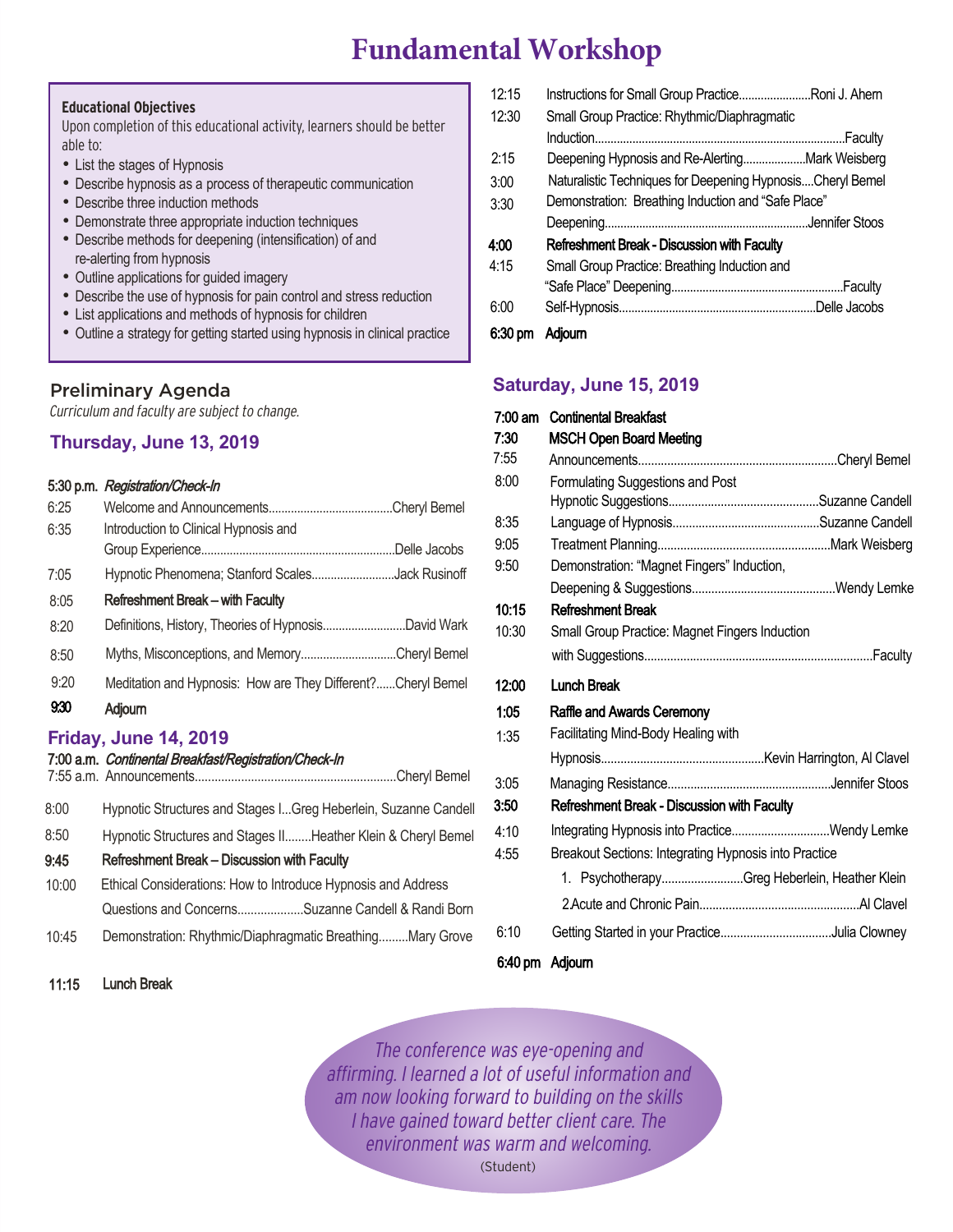# **Intermediate /Advanced Workshop**

*Mindful Hypnotherapy, Stress Management & Integration of Clinical Hypnosis in Psychotherapy Practice*

# Guest Faculty

Gary R. Elkins, PhD, ABPP, ABPH is a Professor of Psychology and Neuroscience at Baylor University. He is Director of the Mind-Body Medicine Research Program at Baylor University conducting NIH funded research into clinical applications of hypnosis. In addition, he maintains a part-time private practice. His research and clinical work have focused on areas such as the role of the therapeutic relationship in hypnotherapy, hypnotizability, mechanisms, pain, sleep, hot flashes, and stress. Dr. Elkins is the author of five books, Handbook of Medical and Psychological Hypnosis: Foundations, Applications and Professional Issues; Hypnotic Relaxation Therapy: Principles and Applications; Complementary and Alternative Medicine for Psychologists: An Essential Resource; Relief from Hot Flashes: The Natural, Drug-Free Program to Reduce Hot Flashes, Improve Sleep, and Ease Stress, and Mindful Hypnotherapy: The Basics for Clinical Practice. He is a renowned expert in clinical hypnosis and President of the Society for Clinical and Experimental Hypnosis; Past-President of the Society for Psychological Hypnosis (Division 30 of the American Psychological Association). He is also Past-President of both the American Society of Clinical Hypnosis and the American Board of Psychological Hypnosis. Elkins holds the Diplomate in Clinical Hypnosis from the American Board of Psychological Hypnosis (ABPH) and the Diplomate in Clinical Health Psychology from the American Board of Professional Psychology (ABPP). He has taught courses nationally and internationally on clinical hypnosis. Elkins is the co-author of the publication Standards of Training in Clinical Hypnosis published by ASCH. He is the incoming Editor-in- Chief of the International Journal of Clinical and Experimental Hypnosis.

#### **Educational Objectives**

Upon completion of this educational activity, learners should be better able to:

- Describe the principles of *mindful* hypnotherapy
- Articulate a mindful hypnotherapy treatment protocol and sessionby-session goals
- Articulate how mindful hypnosis can be used for anxiety and stress management
- Describe the clinical assessment of hypnotizability
- Integrate how mindful hypnotic suggestions can be utilized to facilitate insight in psychotherapy

# **Thursday, June 13, 2019**

#### 6:00 pm Registration/Check In

| 6:55<br>7:00                         | <b>Faculty Introductions</b><br>Small Group Seminars, select one                                                                                                                                                                                  |  |  |  |
|--------------------------------------|---------------------------------------------------------------------------------------------------------------------------------------------------------------------------------------------------------------------------------------------------|--|--|--|
|                                      | Sleep Problems: Working Hypnotically with<br>1.                                                                                                                                                                                                   |  |  |  |
|                                      | 2.<br>Chronic Illness: Reducing Resistance to Treatment and Activating<br>Self-Healing ResourcesAlfred Clavel & Mark Weisberg                                                                                                                     |  |  |  |
|                                      | Using Hypnosis for Restoring Our Personal<br>3.                                                                                                                                                                                                   |  |  |  |
| $9:15 \text{ pm}$                    | Adjourn                                                                                                                                                                                                                                           |  |  |  |
| <b>Friday, June 14, 2019</b>         |                                                                                                                                                                                                                                                   |  |  |  |
|                                      | 7:00 am Continental Breakfast/Check In<br>Gary R. Elkins                                                                                                                                                                                          |  |  |  |
| 8:00<br>8:15<br>8:30<br>9:00<br>9:30 | Introductions and Workshop Overview<br>Hypnotic Group Experience to Ready Learning<br>Laying the Groundwork: Buddhist Concepts<br>Conceptual Basis for Mindful Hypnotherapy<br>Hypnotherapeutic Relationship, Hypnotic Inductions and Mindfulness |  |  |  |
| 10:00                                | Demonstration: Relaxation and Present Moment Awareness                                                                                                                                                                                            |  |  |  |
| 10:30                                | <b>Refreshment Break</b>                                                                                                                                                                                                                          |  |  |  |
| 10:45                                | Practice Group 1: Mindful Hypnotherapy                                                                                                                                                                                                            |  |  |  |
|                                      |                                                                                                                                                                                                                                                   |  |  |  |

- 1:30 Discussion of Session-by-Session Process of Mindful Hypnotherapy
- Demonstration Non-Judgmental Acceptance and Compassion Practice Group 2 2:00

#### 3:00 Refreshment Break

- 3:15 Mindful Hypnotherapy and Stress Management Demonstration: Individualizing Mindful Hypnosis for Stress Management
- 3:30 Case Conceptualization: Individualizing Mindful Hypnosis
- 4:00 Demonstration: Individualizing Mindful Hypnosis
- 4:30 Discussion: Q/A
- 5:00 pm Adjourn

## **Saturday, June 15, 2019**

|                      | 7:00 am Continental Breakfast/Check In                                                                                            | Gary R. Elkins |
|----------------------|-----------------------------------------------------------------------------------------------------------------------------------|----------------|
| 7:30<br>8:00         | <b>MSCH Open Board Meeting</b><br>Consideration of Hypnotic Abilities in Clinical Practice Elkins<br><b>Hypnotizability Scale</b> |                |
| 9:00                 | Demonstration                                                                                                                     |                |
| 9:30                 | Group Practice 3: Formal and Informal Assessment of Hypnotizability                                                               |                |
| 10:30                | <b>Refreshment Break</b>                                                                                                          |                |
| 10:45                | Multimodal Approach to Pain Management                                                                                            |                |
| 11:30                | Demonstration                                                                                                                     |                |
| 12:00                | <b>Lunch Break</b>                                                                                                                |                |
| 1:05                 | Raffle & Awards Ceremony                                                                                                          |                |
| 1:35<br>2:30<br>3:05 | Group Practice 4: Pain Management<br>Pain Management: Discussion and Individualization of Hypnotic Suggestions                    |                |
|                      | <b>Refreshment Break</b>                                                                                                          |                |
| 3:20                 | Integration of Clinical Hypnosis in Psychotherapy<br>Practice: Facilitating Insight                                               |                |
| 3:50                 | Case Conceptualization: Formulating Hypnotic Suggestions and<br><b>Metaphors</b>                                                  |                |
| 4:45                 | Q&A                                                                                                                               |                |
| 5:00                 | <b>Adjourn</b>                                                                                                                    |                |

12:00 pm Lunch Break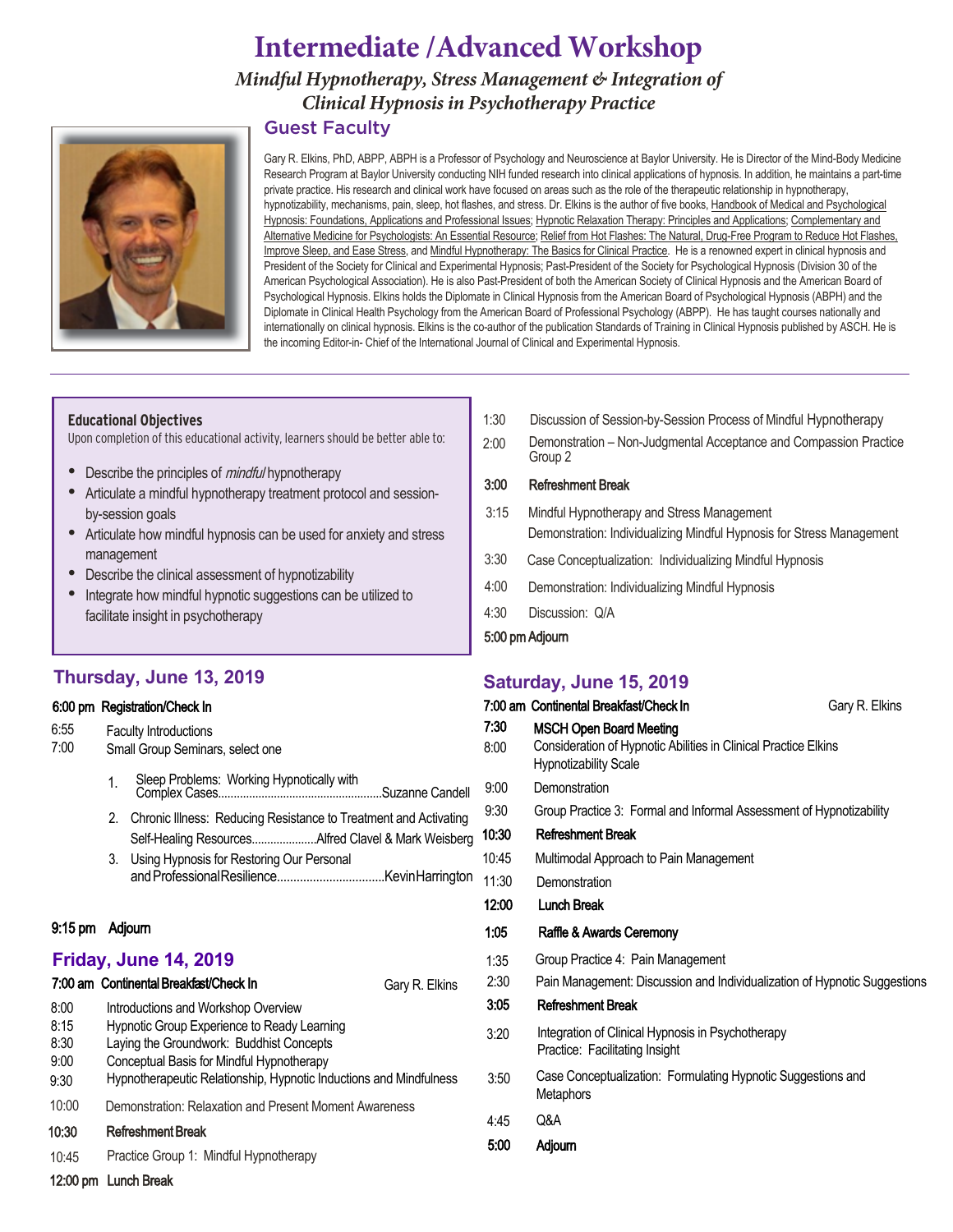# **Workshops in Clinical Hypnosis June 13-15, 2019** REGISTR A T I O N FO R M

*Please type or print clearly. A name badge and statement of attendance are generated from this form.*

| Department <b>contract and contract and contract of the contract of the contract of the contract of the contract of the contract of the contract of the contract of the contract of the contract of the contract of the contract</b>                                                                                                                                                                                                                 |              |                                                                     |                                           |                                                 |
|------------------------------------------------------------------------------------------------------------------------------------------------------------------------------------------------------------------------------------------------------------------------------------------------------------------------------------------------------------------------------------------------------------------------------------------------------|--------------|---------------------------------------------------------------------|-------------------------------------------|-------------------------------------------------|
| $\Box$ HOME<br>$\Box$ OFFICE                                                                                                                                                                                                                                                                                                                                                                                                                         |              |                                                                     |                                           |                                                 |
|                                                                                                                                                                                                                                                                                                                                                                                                                                                      |              |                                                                     |                                           |                                                 |
|                                                                                                                                                                                                                                                                                                                                                                                                                                                      |              |                                                                     |                                           |                                                 |
| Receipts, confirmations, and driving directions are e-mailed from our office. Please provide your e-mail address and print clearly.                                                                                                                                                                                                                                                                                                                  |              |                                                                     |                                           |                                                 |
| <b>DEGREE/CERTIFICATION</b><br>$\Box$ P/IP $\Box$<br>$\Box$ MD<br>$\Box$ DO<br><b>EdD</b><br>$\Box$ APRN (NP, CNS)<br>$\Box$ DDS/DMD<br>SPECIALTY D Family Medicine / Subspecialty <b>Subspecial Community Community</b> Community Community Community Community                                                                                                                                                                                     |              | □ MSW/ACSW<br>$\Box$ LMFT                                           | $\Box$ MA/MS                              | $\Box$ RN                                       |
| $\Box$ Other $\Box$                                                                                                                                                                                                                                                                                                                                                                                                                                  |              |                                                                     |                                           |                                                 |
|                                                                                                                                                                                                                                                                                                                                                                                                                                                      |              |                                                                     |                                           |                                                 |
|                                                                                                                                                                                                                                                                                                                                                                                                                                                      |              |                                                                     |                                           |                                                 |
| <b>REGISTRATION FEES</b><br>Select workshop Section:                                                                                                                                                                                                                                                                                                                                                                                                 |              | On or Before<br>March 22, 2019                                      | <b>March 23 -</b><br>May 3, 2019          | After May 3,<br>2019                            |
| $\Box$ Fundamental Workshop (includes FREE 1-year MSCH Membership, \$80 value)<br>$\Box$ Intermediate / Advanced Workshop<br>MSCH Member - Discounted Workshop Rate<br>$\Box$ Resident/Fellow/Graduate Student<br>$\Box$ Course Speaker/ Faculty                                                                                                                                                                                                     |              | \$580<br>\$580<br>\$470<br>\$325<br>\$325                           | \$620<br>\$620<br>\$500<br>\$325<br>\$325 | <b>S675</b><br>\$675<br>\$530<br>\$325<br>\$325 |
| Published On-Site Attendee List: May we include your name, clinic, city, state (no email or mailing address) on the attendee list published<br>only at this conference? □ Yes □ No                                                                                                                                                                                                                                                                   |              |                                                                     |                                           |                                                 |
| How did you hear about this conference?<br>$\square$ Email $\square$ Colleague/Friend $\square$ Website<br>$\Box$ Employer                                                                                                                                                                                                                                                                                                                           | $\Box$ Flyer |                                                                     |                                           |                                                 |
| <b>GROUP REGISTRATION</b><br>A minimum of 3 registrants from the same organization are reguired for a group discount of \$20 per person to be deducted from the<br>corresponding registration fees listed above. Submit all registrations together with one check payment. NO refunds will be issued if a<br>person from a group has to cancel or does not show up at the conference. Normal refund policy applies for complete group cancellations. |              |                                                                     |                                           |                                                 |
| Special Needs: Special needs such as dietary restrictions, lactation room, etc. should be indicated in advance; requests cannot always be honored on site.<br>Dietary: _                                                                                                                                                                                                                                                                             |              |                                                                     |                                           |                                                 |
| <b>REGISTRATION</b> (check ONE practice session below, depending if you are Fundamental or Intermediate/Advanced)                                                                                                                                                                                                                                                                                                                                    |              |                                                                     |                                           |                                                 |
| Fundamental Section - Select ONE of the two Integrating Hypnosis into Practice sessions for Saturday, June 15, 4:55-6:10 pm<br>$\Box$ Psychotherapy<br>$\Box$ Acute and Chronic Pain                                                                                                                                                                                                                                                                 |              |                                                                     |                                           |                                                 |
| Intermediate / Advanced Section - Select ONE of the four Small Group Seminars, Tutorials & Practice Sessions<br>for Thursday, June 13, 7:00 - 9:15 pm.                                                                                                                                                                                                                                                                                               |              |                                                                     |                                           |                                                 |
| □ Working with Challenging Emotions Using Hypnosis in Psychotherapy<br><b>Opiate Crisis</b><br>$\Box$ Sleep: Working Hypnotically with Complex Cases                                                                                                                                                                                                                                                                                                 |              | $\Box$ Hypnotically Informed Proactive Response to the Prescription |                                           |                                                 |
| <b>TO REGISTER</b>                                                                                                                                                                                                                                                                                                                                                                                                                                   |              |                                                                     |                                           |                                                 |

Mail this registration form and your check, payable to the Minnesota Society of Clinical Hypnosis, to: MSCH, P.O. Box 755, Prior Lake, MN 55372

#### **CANCELLATION POLICY**

In the event you need to cancel your registration, the registration fee, less a \$50 administrative fee, will be refunded if you notify us by 4:30 p.m. CST on May 17, 2019. No refunds will be made after this date.

If you have any questions, please contact our office at 800 781 1193 ext 610, or email us at MSCH@iplanitmeetings.com